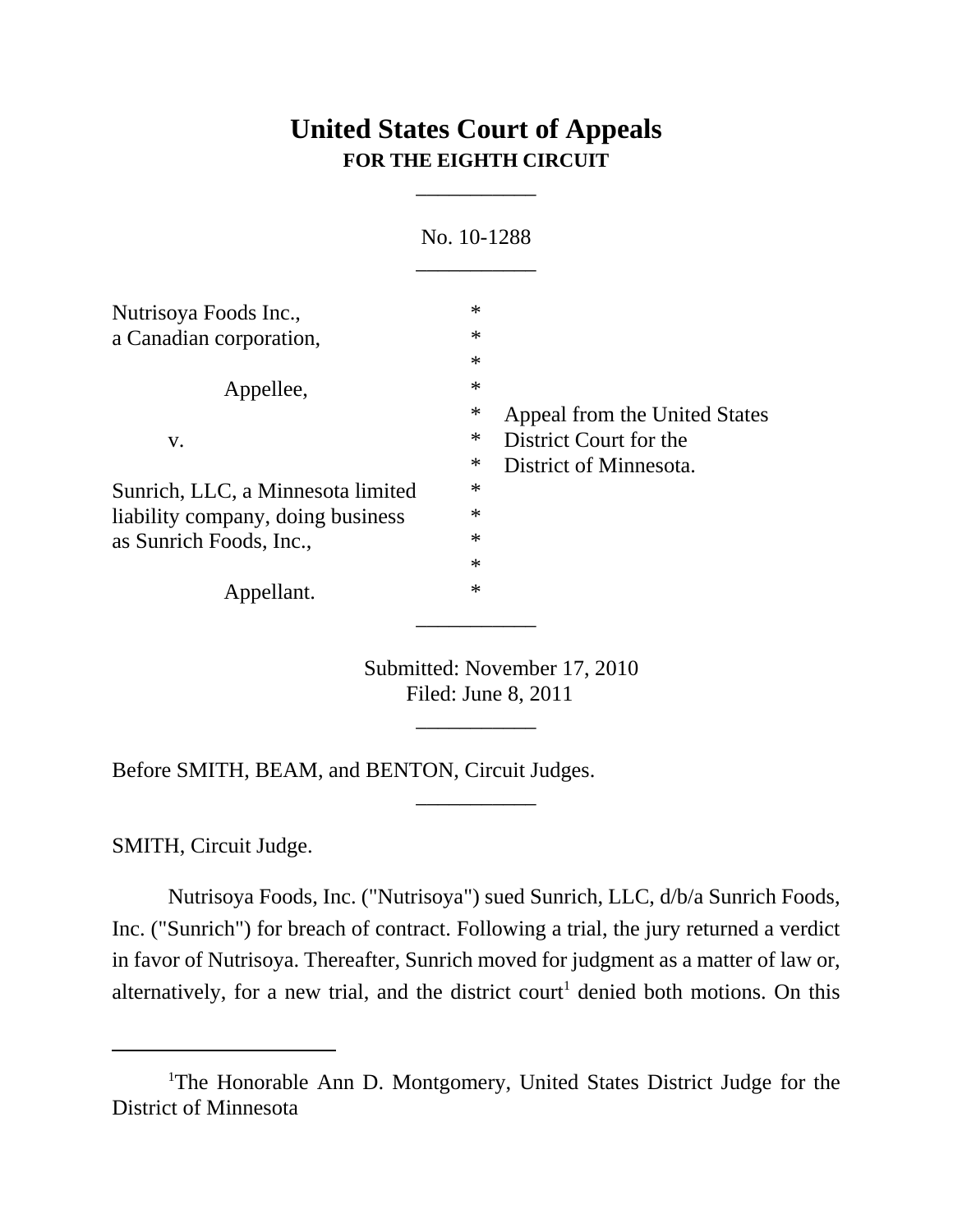appeal, Sunrich argues that the district court erred in denying Sunrich's motion for new trial because the court failed to give jury instructions regarding (1) the proper standard for breach of an installment contract and (2) the law pertaining to delegation of a contract. Sunrich also asserts that the district court erred in denying Sunrich's motion for judgment as a matter of law because Nutrisoya failed to prove a breach of the entire installment contract. For the following reasons, we affirm.

#### I. *Background*

Nutrisoya is a Canadian corporation with its principal place of business in Quebec, Canada. Sunrich is a Minnesota limited liability corporation with its principal place of business in Minnesota. In 2004, Sunrich and Nutrisoya entered into a written contract ("Agreement") under which Sunrich would produce, package, and deliver a rice milk product ("Product") to Nutrisoya. Pursuant to the Agreement, Sunrich agreed to "manufacture and package the Product for Nutrisoya . . . subject to the terms and conditions" of the Agreement. Among those terms and conditions, Sunrich would incur the expense of having the Product delivered from Sunrich's plant in Alexandria, Minnesota, to Nutrisoya's warehouse in Montreal, Canada. The initial contract term was for three years, from April 2004 to March 2007.

In addition, Nutrisoya was required to "transmit in writing to Sunrich, as required by Sunrich, a monthly manufacturing and packaging projection plan for the Product, for a period of three consecutive months," and to transmit to Sunrich, at least 21 days before the beginning of each month, a written plan confirmation for Sunrich's approval. During the course of the contractual relationship, however, Nutrisoya did not submit these manufacturing and packaging plans. Instead, the parties developed a less formal arrangement. Initially, Nutrisoya would call ahead to inform Sunrich of its needs, and the parties would schedule a production date. Subsequently, Nutrisoya would simply send a purchase order without calling first. If Sunrich needed to change the production date, Sunrich would contact Nutrisoya to change the plans accordingly.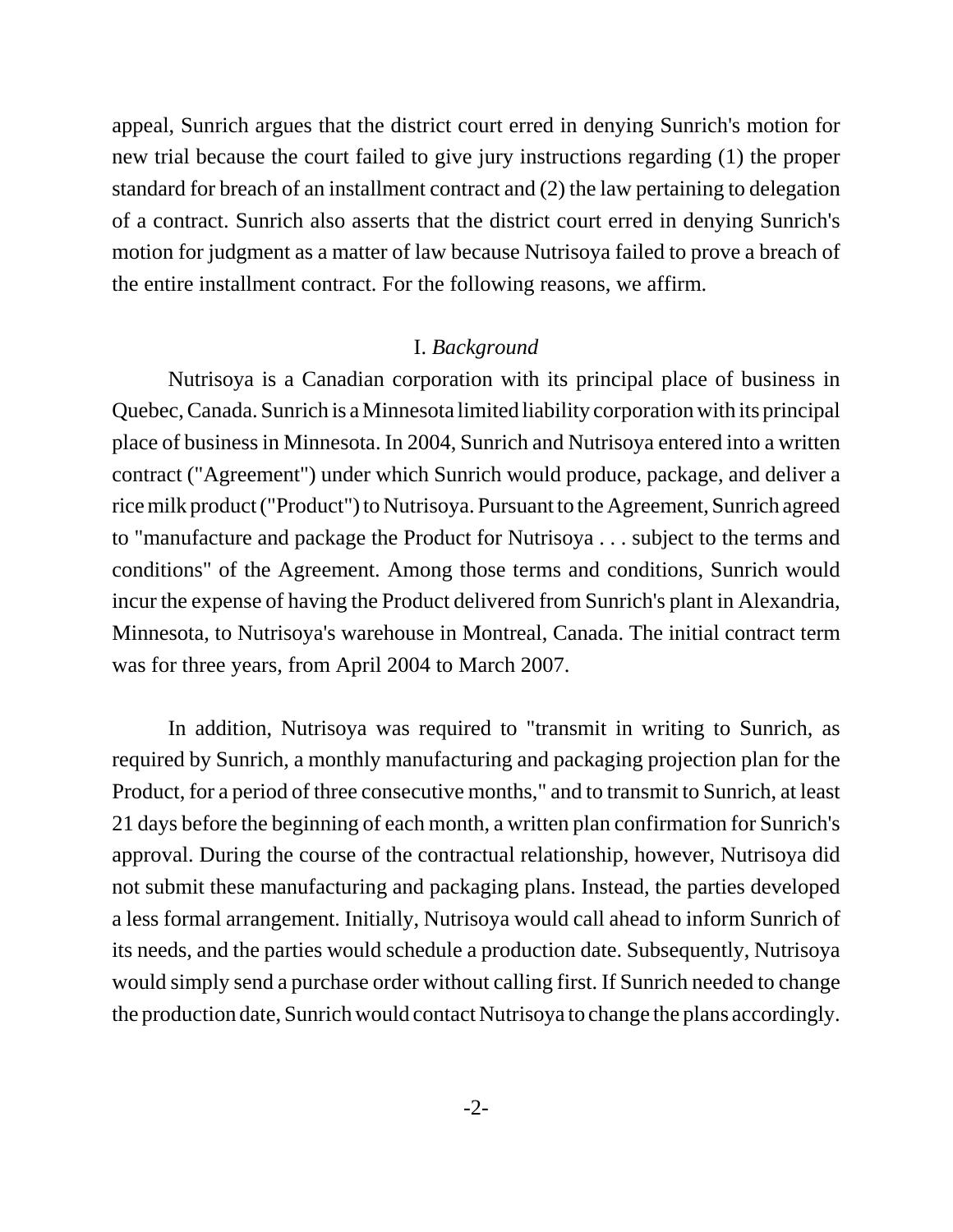In October 2005, Sunrich's parent company, SunOpta, Inc. ("SunOpta"), issued a press release announcing a contract under which SunOpta would produce a soy milk product for a major global retailer. The new contract with this new customer was expected to generate approximately \$20 million in annual revenue for SunOpta. Sunrich would produce the soy milk product for the retailer at the same facility where it packaged the Product for Nutrisoya.

On October 15, 2005, Nutrisoya ordered 20,000 cases of Product with a requested delivery date of December 30, 2005. The following day, at the request of Sunrich, the order was divided into two parts: (1) revised Purchase Order 266 specifying 10,000 cases of Product for delivery on November 24, 2005, and (2) Purchase Order 267 specifying the remaining cases of Product for delivery on December 30, 2005. Sunrich filled Purchase Order 266 in early December 2005.

In late November 2005, Sunrich's Vice President of Operations, Kim Jenkins, called Nutrisoya's Vice President of Sales and Marketing, Larry Karass, to advise him that Sunrich was considering "getting out of the rice business." Jenkins also suggested that Sunrich might assign the Agreement to another packing company, Soylutions. Shortly after their conversation, Karass sent Jenkins an email expressing his alarm and concern over Sunrich's possible transfer of Nutrisoya's production to Soylutions, which Karass described as a "floundering competitor." Karass subsequently requested a conference call to discuss Sunrich's plans, and a call was initially scheduled for December 1, 2005. Jenkins later cancelled the call and promised to reschedule it. Despite Jenkins's assurances that a conference call would be held, Sunrich never scheduled one.

On December 9, 2005, nearly eight weeks after placing Purchase Order 267, Nutrisoya requested confirmation that the order would be shipped in December 2005. Sunrich responded that no production would occur in December 2005 and that all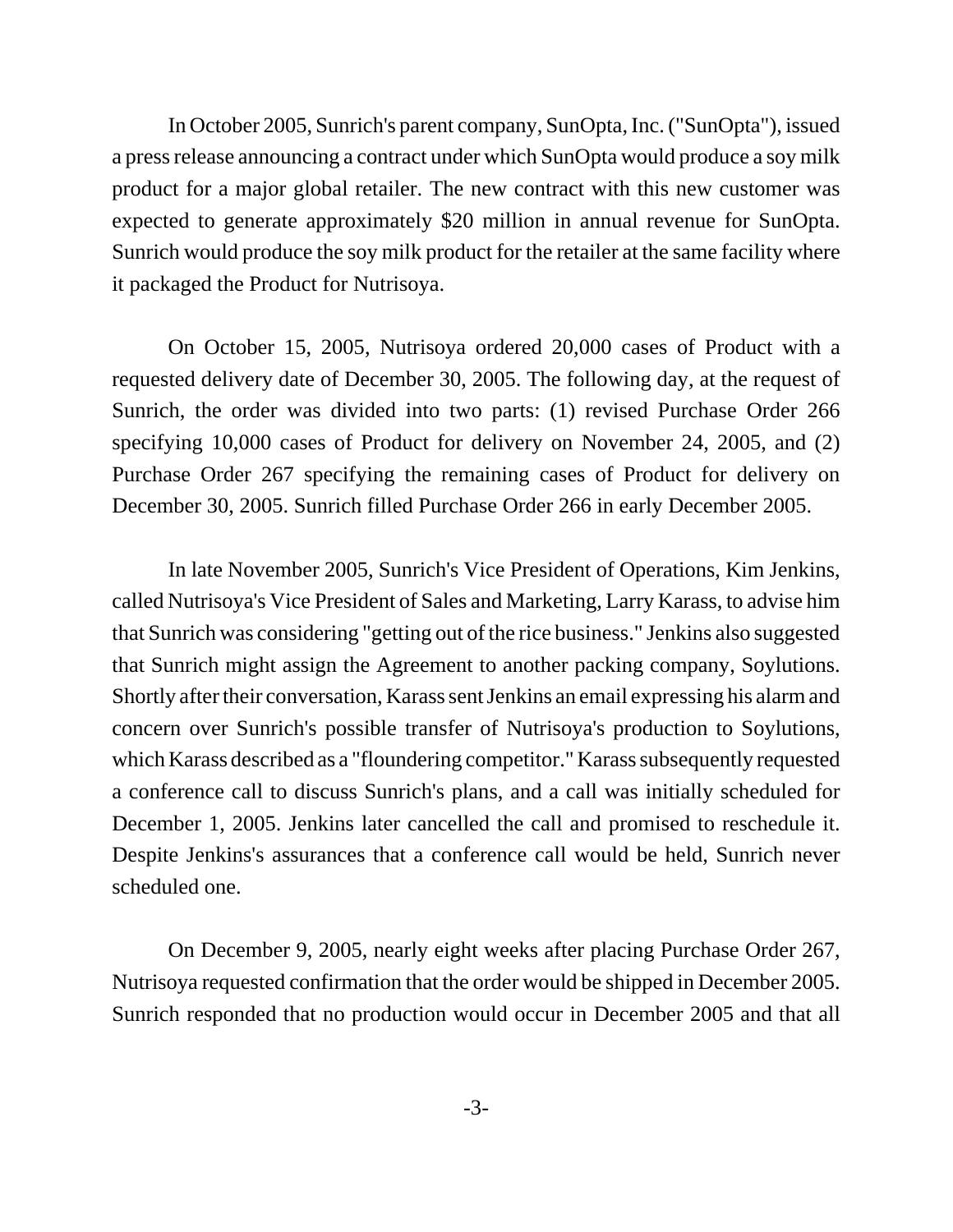further scheduling must be discussed with Jenkins. Nutrisoya advised Sunrich of its urgent need for the Product and requested a delivery date in January 2006.

On December 22, 2005, Sunrich sent Nutrisoya an email stating "that product would be available for pickup in Quebec City towards the first weeks of March [2006]." Nutrisoya's warehouse is located in Montreal, over 150 miles from Quebec City. Evidence at trial showed that, around this time, Sunrich embarked on an "exploratory scouting mission" to determine whether Soylutions could provide Product for Nutrisoya. Sunrich, however, never reached an agreement with Soylutions to fill Nutrisoya's Purchase Order 267, and, in fact, Sunrich's negotiations may not have advanced beyond the "conversation stage." Moreover, Nutrisoya voiced objections to having Soylutions produce the Product. On December 22, 2005, in response to Sunrich's email that day, Nutrisoya sent Sunrich an email stating, "We cannot wait until March. We are out of stock and you are in default of our agreement. You must act accordingly or take full responsibility for all loss that arises from your actions."

Around this time, Nutrisoya began searching for another rice milk producer to meet its current demands. On January 16, 2006, Sunrich sent Nutrisoya a letter, stating that it could not fill Purchase Order 267 according to Nutrisoya's timetable but offering to help "ensure that Nutrisoya will have product under the agreement within a reasonable period." The letter did not specify when Sunrich might be able to deliver the Product, but it did state that Sunrich would help Nutrisoya cover its order by locating another producer.

In early 2006, Nutrisoya entered into a new production contract with another rice milk producer, California Natural Products. Nutrisoya began placing its orders with California Natural Products, which began shipping to Nutrisoya in March 2006. The price charged by California Natural Products exceeded the price Sunrich charged under the Agreement.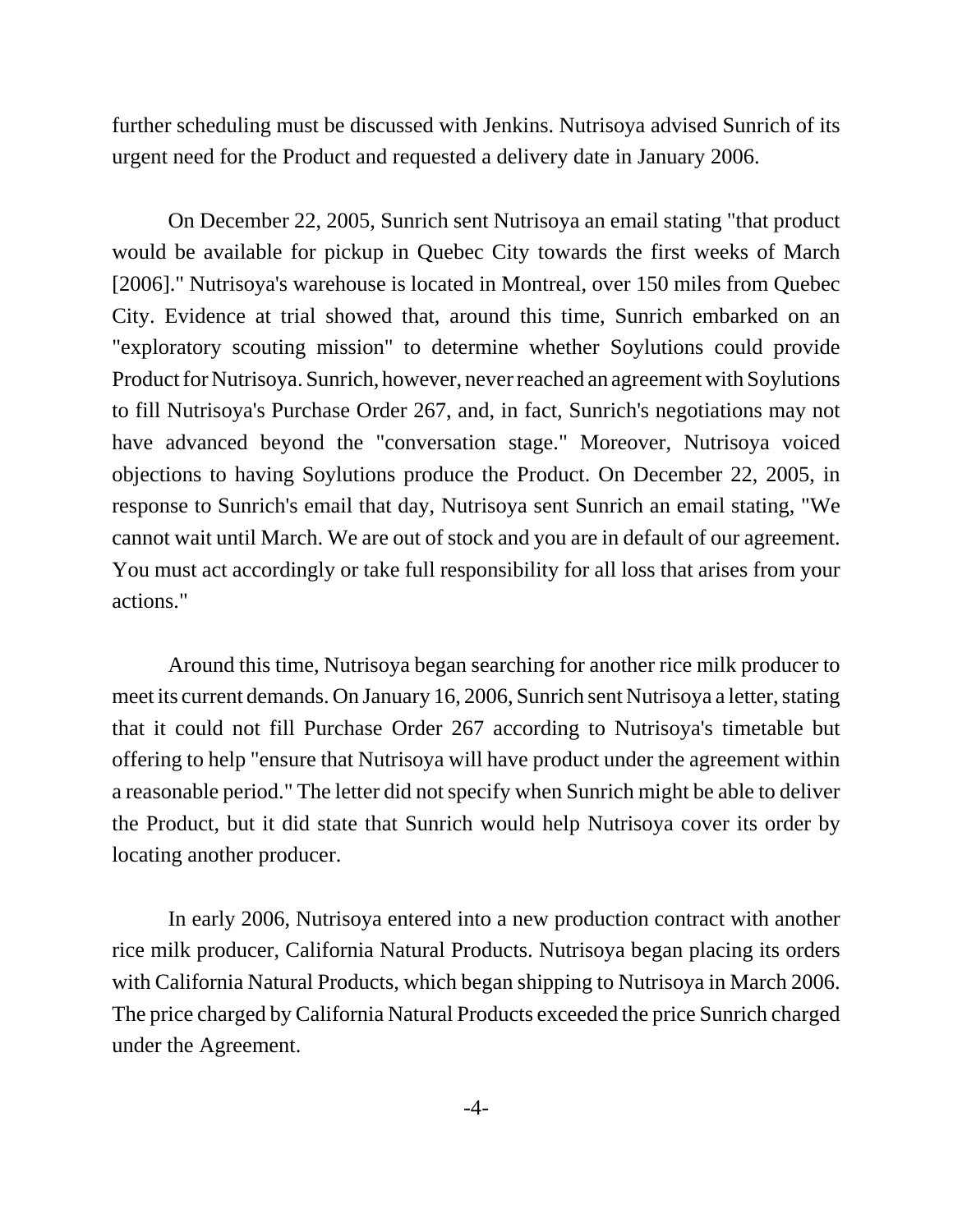Nutrisoya brought a diversity action in federal district court to recover damages due to Sunrich's nonperformance under the Agreement. In its complaint and at trial, Nutrisoya alleged that Sunrich had breached the Agreement by failing or refusing to continue producing and delivering the Product to Nutrisoya. At trial, Nutrisoya argued and produced evidence showing that the planning and forecasting requirement in the Agreement had been abandoned and waived as a term of the Agreement. Sunrich argued that each order under the Agreement constituted a separate "offer" requiring Sunrich's acceptance to create a contract; because Sunrich never "accepted" Purchase Order 267, there was no contract.

In addition, there was some limited evidence and discussion of whether Sunrich had delegated its duties under the Agreement to a third party. During Nutrisoya's cross-examination of Jenkins, Nutrisoya asked Jenkins whether the Agreement permitted "assignment" of Sunrich's performance to another party. Jenkins testified that he believed it was permissible to do so. During its closing argument, Nutrisoya made the following statement:

You also heard a concept [from Sunrich]: Well, we could have assigned your contract. And what an assignment of the contract is, the whole contract is assigned to some other company, and whether they could or could not begs the question of whether anyone would want to take over this contract. And there's no evidence before you that this contract ever was assigned, ever, which means the responsibility on this contract remained with Sunrich the entire time and there's no other evidence.

At the close of evidence, Sunrich proposed a number of jury instructions. Among these, Sunrich sought an instruction on installment contracts, which would have stated that a default relating to a single installment is not a breach of the whole installment contract unless the breach "substantially impairs the value of the whole contract." The district court rejected this instruction over Sunrich's objection. Instead, the district court instructed the jury as follows: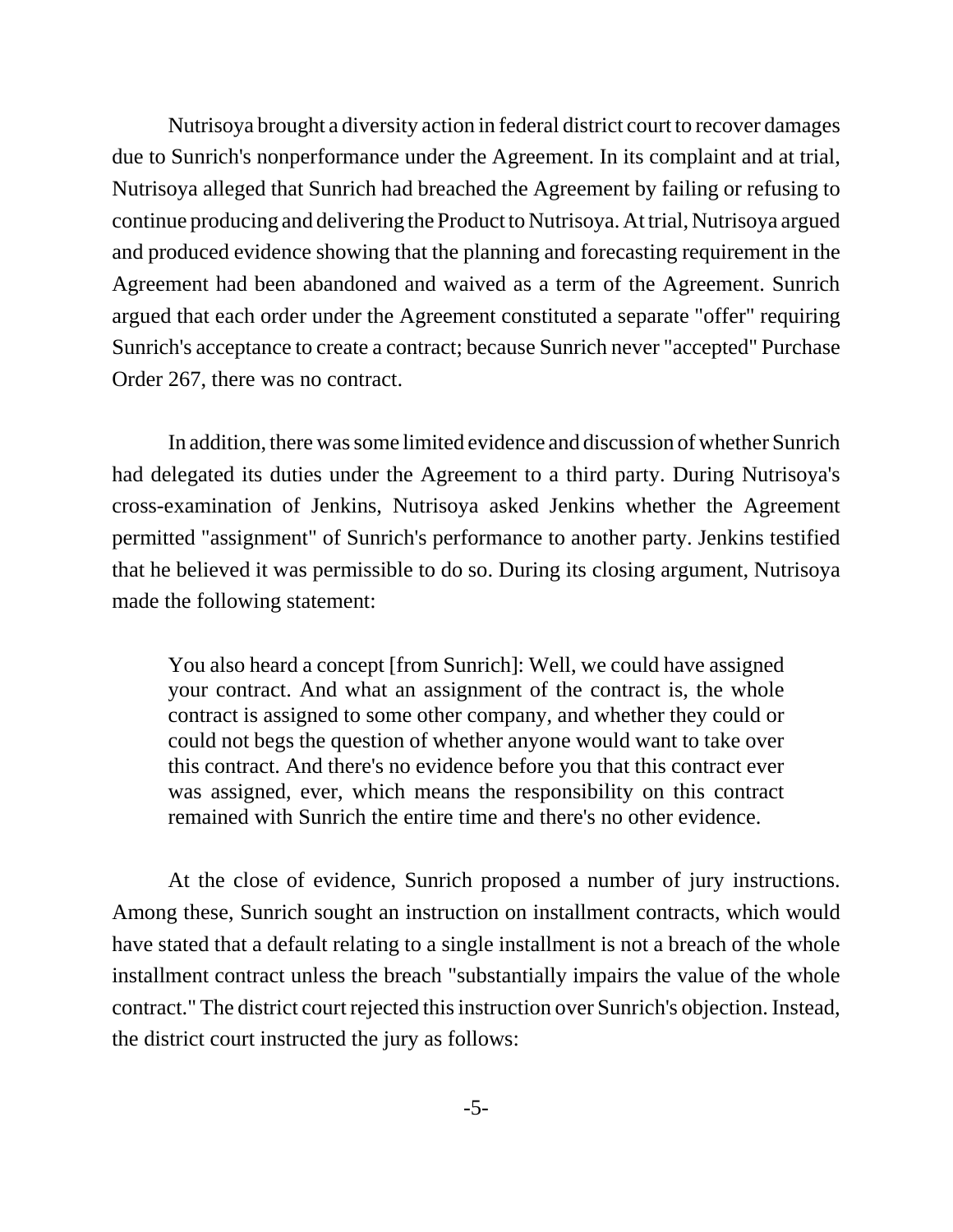Question No. 1 in the Special Verdict Form asks you to determine if Defendant Sunrich, LLC breached the contract with Plaintiff Nutrisoya Foods, Inc. by not filling Purchase Order 267. The contract in this case is the Manufacturing and Packaging Agreement (Plaintiff's Exhibit 1, also Defendant's Exhibit 1).

In considering your answer to Question No. 1, you are instructed that a contract is breached when there is a failure to perform an important part of a contract. A breach of contract by one party excuses performance by the other. The time for shipment or delivery or any action under a contract if not agreed upon shall be a reasonable time.

In addition, Sunrich requested a jury instruction that would have informed the jury that, in the absence of a contractual provision to the contrary, Sunrich had a right to assign or delegate the contract. The district court also rejected this instruction over Sunrich's objection.

The jury returned a verdict for Nutrisoya. In addition, the jury responded to several questions on a special verdict form. The jury found that the Agreement did not require Nutrisoya to submit its planning forecasts. The jury also found that Sunrich breached the Agreement "by not filling Purchase Order 267." Finally, the jury found that Sunrich's breach of contract directly caused damage to Nutrisoya. Pursuant to the special verdict form, the jury calculated the damages directly caused by Sunrich's breach—accounting for, among other things, Nutrisoya's cost of cover—in a total amount of \$208,884.00.

Thereafter, Sunrich moved for judgment as a matter of law or, alternatively, for a new trial. In moving for judgment as a matter of law, Sunrich argued that the evidence at trial was insufficient to support a verdict for a breach of contract for two reasons: first, Nutrisoya did not offer evidence that Sunrich had ever accepted Purchase Order 267; second, Nutrisoya did not prove that Sunrich's failure to fill Purchase Order 267 resulted in a "substantial impairment" of the entire agreement. In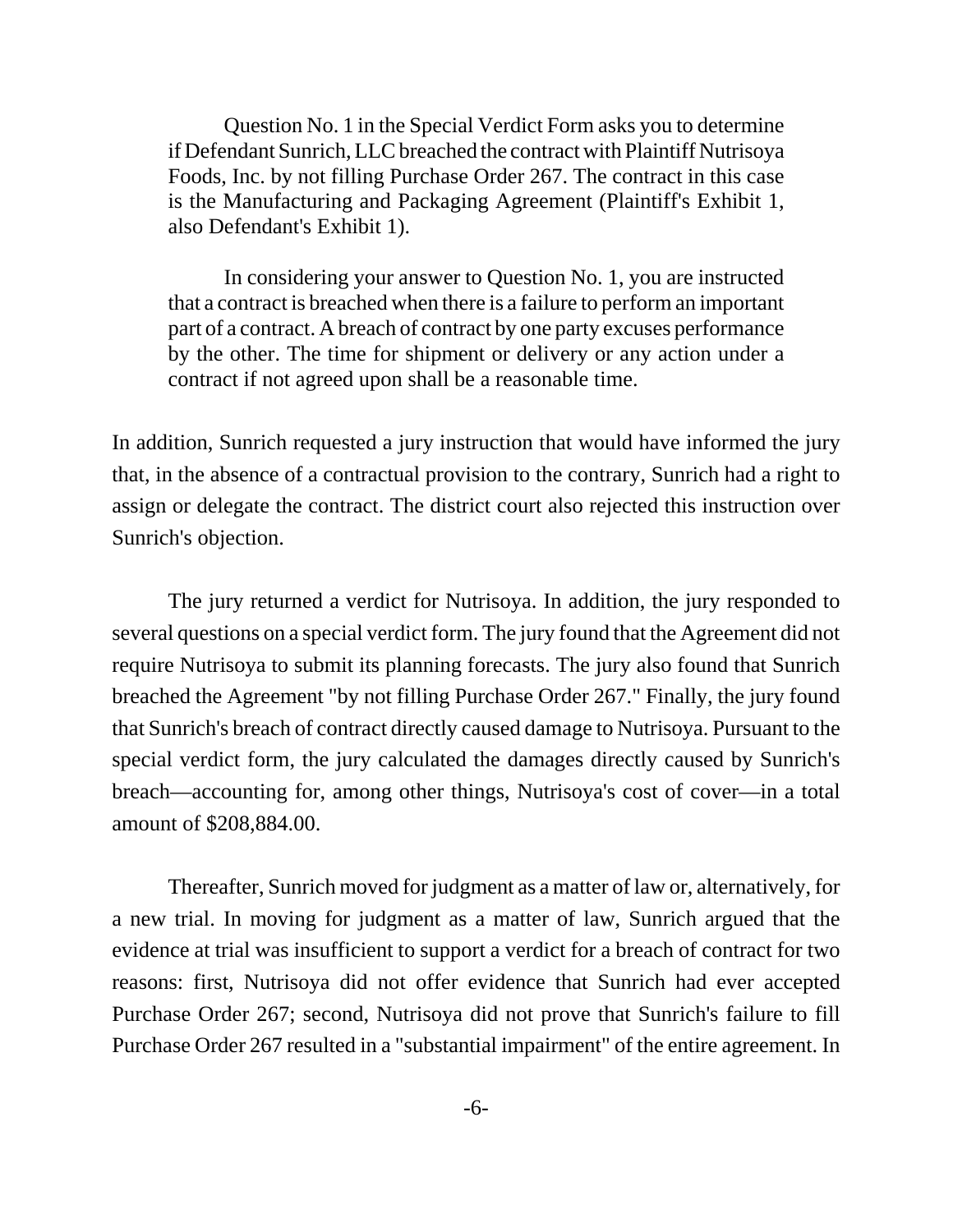moving for a new trial, Sunrich argued that the district court gave four erroneous jury instructions based on, among other things, its failure to submit Sunrich's installment contract and delegation instructions. Sunrich also argued that the court had erroneously excluded certain items of evidence and had included an erroneous question on the jury's special verdict form.

The district court denied both of Sunrich's motions. In denying the motion for judgment as a matter of law, the court first concluded that there was sufficient evidence that a contract was formed because the parties had an installment contract, which, under Minnesota law, did not require an "offer" and "acceptance" of each installment. Second, the court found that there was sufficient evidence that Sunrich had breached the entire installment contract. In denying Sunrich's motion for a new trial, the court found that the jury instructions, evidentiary ruling, and special verdict form were not erroneous. Sunrich brought this appeal.

## II. *Discussion*

On appeal, Sunrich contends that the district court erred in denying its motion for a judgment as a matter of law and its alternative motion for a new trial. Specifically, Sunrich argues that the district court erred in denying Sunrich's motion for new trial because the court failed to give jury instructions regarding (1) the proper standard for breach of an installment contract and (2) the law pertaining to delegation of a contract. Sunrich also asserts that the district court erred in denying Sunrich's motion for judgment as a matter of law because Nutrisoya failed to prove a breach of the entire contract.

#### A. *Jury Instructions*

We review for abuse of discretion a district court's rulings on jury instructions. *M.M. Silta, Inc. v. Cleveland Cliffs, Inc.*, 572 F.3d 532, 536 (8th Cir. 2009). "The focus of our analysis is whether the instructions, taken as a whole and viewed in light of the evidence and applicable law, fairly and adequately submitted the issues in the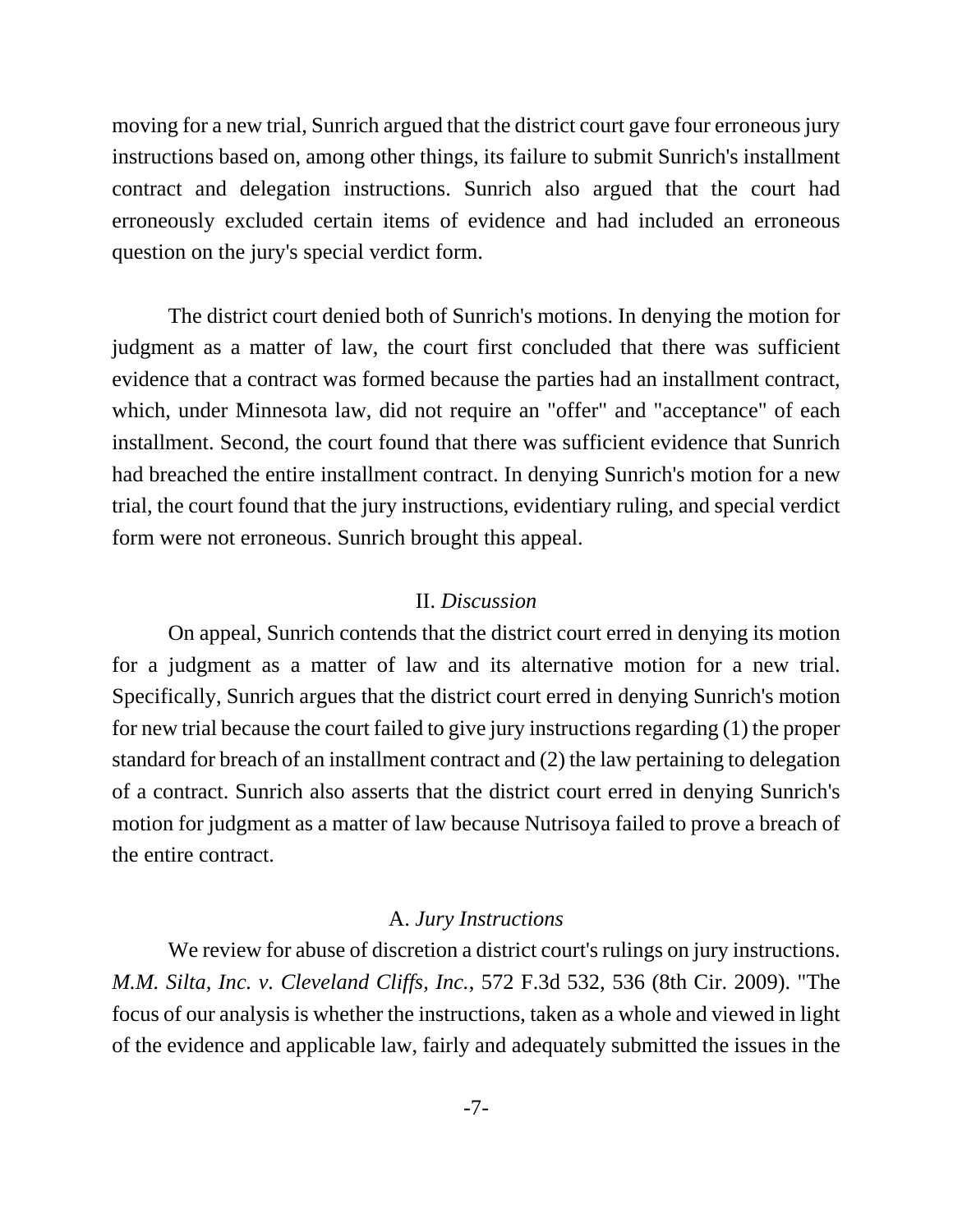case to the jury." *Id.* (quotations and citations omitted). Even if the instructions were erroneous, "[w]e will reverse only if an instructional error has affected a party's substantial rights." *Id.*

#### 1. *Breach of an Installment Contract*

Sunrich first argues that the district court committed reversible error by failing to give Sunrich's proposed jury instructions regarding the breach of an installment contract and instead giving general instructions regarding the breach of a delivery contract. Sunrich states that an installment contract can be breached in two different ways: (1) a single installment, but not the whole contract, can be breached by a nonconforming delivery; and (2) the entire installment contract can be breached if the nonconformity "substantially impairs the value of the whole contract." Sunrich contends that, at most, it breached a single installment of the Agreement by failing to deliver Purchase Order 267 by Nutrisoya's requested delivery date. An appropriate jury instruction, it maintains, would have allowed the jury to differentiate between a breach of a single installment and a breach of the entire installment contract. Sunrich contends that the court's erroneous jury instruction prejudiced it because Nutrisoya did not produce evidence that the entire installment contract was "substantially impaired" and therefore breached.

Nutrisoya counters that the district court's failure to give Sunrich's proposed jury instructions on an installment contract does not warrant a new trial. First, Nutrisoya argues that the court properly instructed the jury to find that Sunrich had failed to perform an "important part" of the contract before it find in Nutrisoya's favor. Second, Nurtisoya contends that, even if the instruction was incorrect, Sunrich was not prejudiced because it still could have argued to the jury that it should calculate Nutrisoya's damages based on the breach of only a single installment.

In a diversity action such as this, we apply Minnesota substantive law to resolve the dispute. *Vargo-Schaper v. Weyerhaeuser Co.*, 619 F.3d 845, 848 (8th Cir. 2010).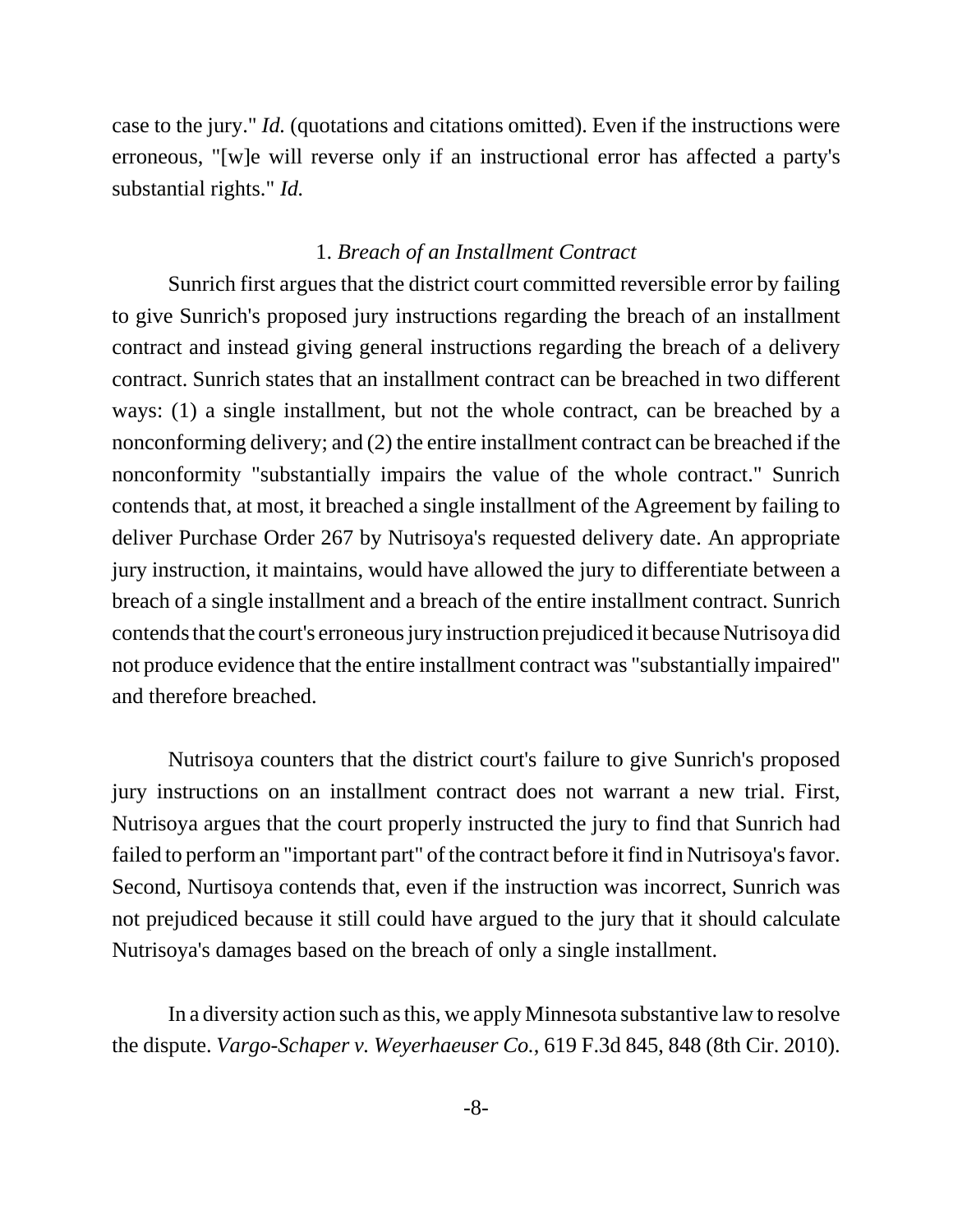The district court concluded, and the parties do not dispute, that the Agreement was an installment contract. Under the Minnesota UCC, $<sup>2</sup>$  "[a]n 'installment contract' is one</sup> which requires or authorizes the delivery of goods in separate lots to be separately accepted." Minn. Stat. § 336.2-612(1). This statute indicates that a seller may breach an installment contract in two different respects. First, a "buyer may reject any installment which is nonconforming if the nonconformity substantially impairs the value of that installment." *Id.* § 336.2-612(2). Second, "[w]henever nonconformity or default with respect to one or more installments substantially impairs the value of the whole contract there is a breach of the whole." *Id.* § 336.2-612(3). Thus, in order to find a breach of an entire installment contract, a "nonconformity or default with respect to one or more installments" must substantially impair the value of the entire installment contract.

The Minnesota UCC does not define the term "substantial impairment," but the term is used in other parts of the statute. *See, e.g.*, Minn. Stat. §§ 336.2-608(1), 336.2- 610. Construing the term as it appears elsewhere in the Minnesota UCC, the Minnesota Supreme Court has stated, "the test ultimately rests on a commonsense perception of substantial impairment, akin to the determination of a material breach under traditional contract law." *Durfee v. Rod Baxter Imps., Inc.*, 262 N.W.2d 349, 353 (Minn. 1977) (discussing Minn. Stat. § 336.2-608). In turn, a material breach is "'[a] breach of contract that is significant enough to permit the aggrieved party to elect to treat the breach as total (rather than partial), thus excusing that party from further performance and affording it the right to sue for damages.'" *Sitek v. Striker*, 764 N.W.2d 585, 593 (Minn. Ct. App. 2009) (quoting *Black's Law Dictionary* 200 (8th ed. 2004)). Under Minnesota law, unlike many other states, while "[t]he determination of substantial impairment necessarily involves factual findings," the "ultimate conclusion" is "legal in character." *Durfee*, 262 N.W.2d at 354; *accord Erling v.*

<sup>&</sup>lt;sup>2</sup> Pursuant to Minnesota Statute § 336.1-101(a), the Minnesota commercial code "may be cited as the Uniform Commercial Code."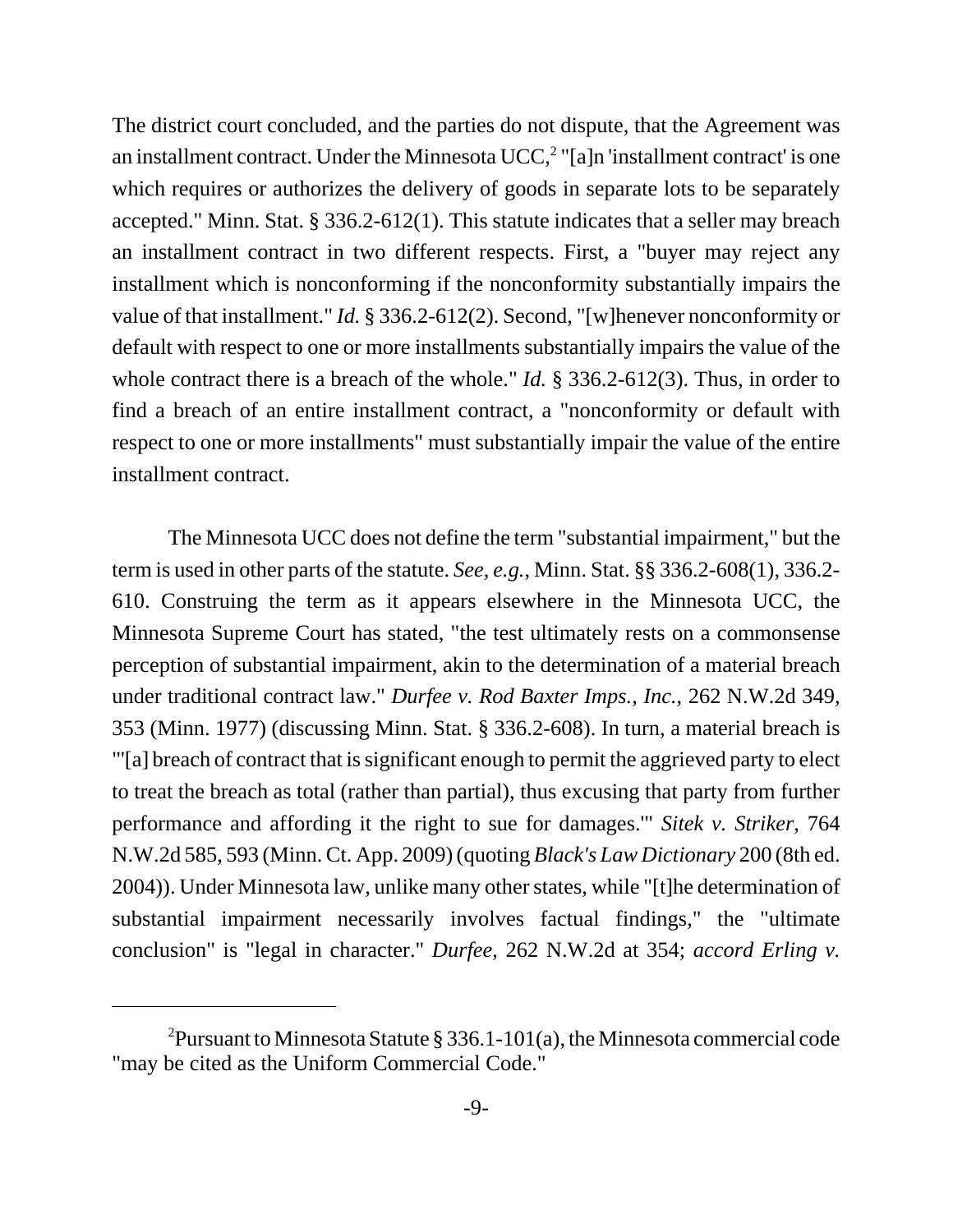*Homera, Inc.*, 298 N.W.2d 478, 481–82 (N.D. 1980) (citing *Durfee* and noting that "Minnesota appears to be among a minority of jurisdictions which deem substantial impairment to be a conclusion of law"). Accordingly, the district court did not err by excluding a jury instruction that would have required the jury to make a legal conclusion.

Even without the "substantial impairment" language in Sunrich's proposed jury instruction, the district court's jury instruction properly instructed the jury on the question of whether Sunrich breached the Agreement. Sunrich argues that the jury should have been allowed to differentiate between a breach of a single installment (Purchase Order 267) or a breach of the entire installment contract (the Agreement). Nutrisoya sued for a breach of the entire contract—not merely to recover damages for a single nonconforming installment. The district court's jury instruction clearly asked the jury to find whether the failure to fill Purchase Order 267 amounted to a breach of the whole Agreement, as opposed to the a single installment. The instruction asked whether Sunrich had breached "the contract," and it specifically identified the Agreement as the contract in question. Further, it stated that a breach of the contract occurs "when there is a failure to perform an important part of a contract." Although "substantial impairment" is a legal conclusion, this language approximates the standards for a material breach or substantial impairment under Minnesota law.

While the proposed instructions would have provided additional language instructing the jury about a breach of a single installment, the instructions given did not hinder Sunrich from arguing that Nutrisoya's damages should be limited to the value of only one installment.<sup>3</sup> Sunrich did, in fact, make this argument; it simply contends that the jury instructions made this task more difficult. Considering the complete set of jury instructions and the circumstances of this case, the district court

<sup>&</sup>lt;sup>3</sup>Indeed, Sunrich does not contest the district court's instructions on damages, which required the jury to calculate the amount of damages "directly caused" by Sunrich's "fail[ure] to make delivery or repudiat[ion] [of] the contract."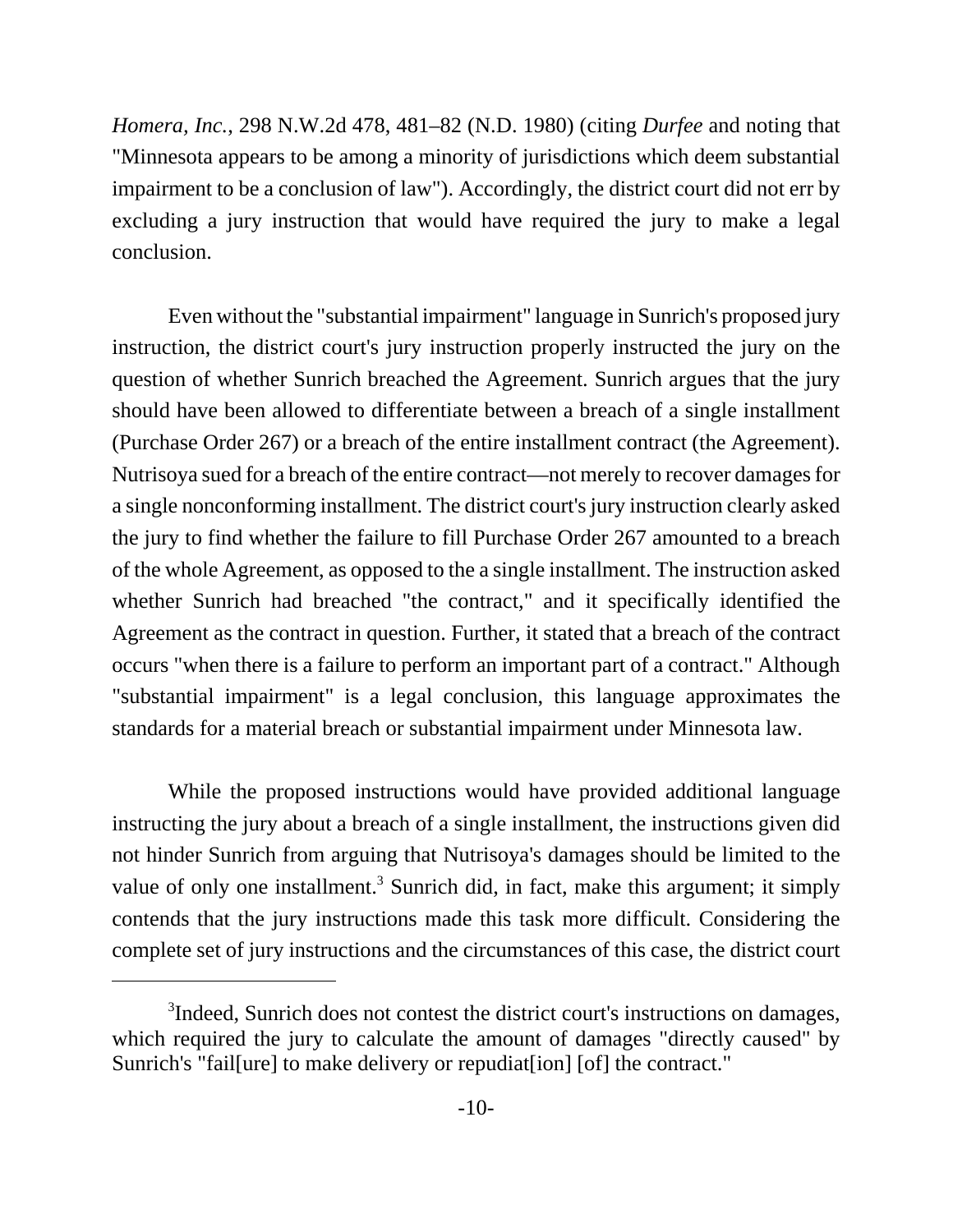did not abuse its discretion by declining to give an instruction clarifying the distinction between a breach of a single installment and a breach of the entire contract. *See Fed. Enters., Inc. v. Greyhound Leasing & Fin. Corp.*, 849 F.2d 1059, 1061 (8th Cir. 1988) ("We will not find error in instructions simply because they are technically imperfect or are not a model of clarity."). Instead, we find that the court's instructions, taken together, fairly and adequately submitted the breach-of-contract issue to the jury.

## 2. *Delegation*

Next, Sunrich contends that the district court committed reversible error by declining to instruct the jury that, in the absence of a contractual provision to the contrary, Sunrich had a right to assign or delegate the contract. The court should have given its proposed instruction to the jury as a curative instruction, Sunrich maintains, because "the attorney for Nutrisoya insinuated that Sunrich's efforts to delegate the contract to another manufacturer were tantamount to repudiation of the contract." Under Minnesota law, delegation of duties is generally permissible. *See* Minn. Stat. § 336.2-210(1). Furthermore, Sunrich maintains that the instruction was necessary because Sunrich had presented evidence of its attempt to "tak[e] lawful steps, in good faith, to ensure that Nutrisoya would be supplied with product."

We conclude that the district court properly declined to instruct the jury on the issue of delegation because the issue was not relevant to the case presented to the jury. Contrary to Sunrich's assertion, the record does not suggest that Nutrisoya "insinuated" that Sunrich breached or repudiated the Agreement by trying to delegate its duties to a third party. At most, Nutrisoya's counsel questioned Jenkins about whether the Agreement would permit delegation. During Nutrisoya's closing argument, counsel merely stated that Sunrich had not presented evidence showing that it had "assigned" the Agreement, and thus, Sunrich remained bound by the Agreement. Sunrich failed to show that Nutrisoya tried to use Sunrich's attempted delegation as evidence of Sunrich's breach. Likewise, evidence of Sunrich's attempts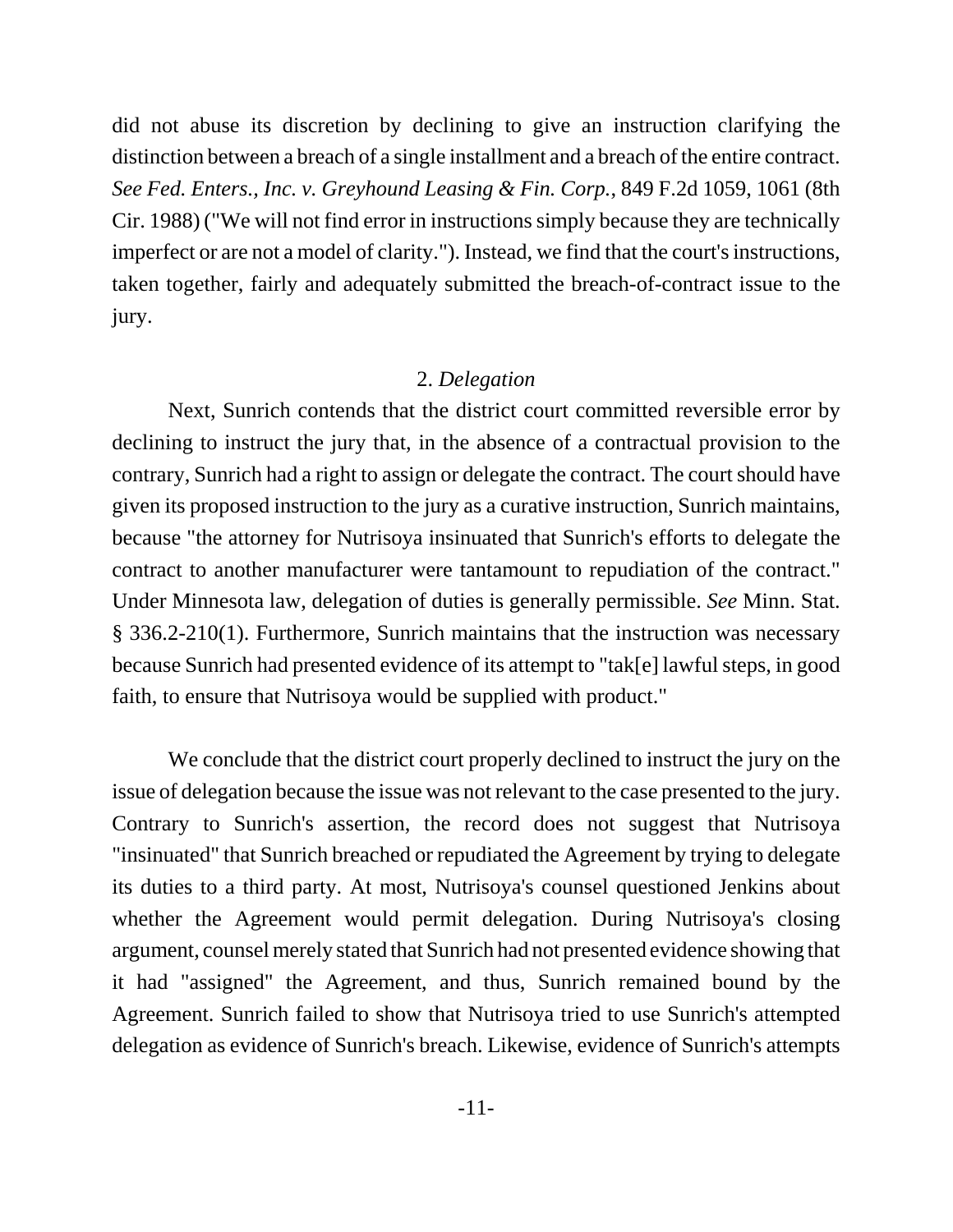to delegate would not have been relevant to show "good faith" as a part of some unspecified defense to liability. In fact, under the Minnesota UCC, delegation of performance does not "relieve[] the party delegating of any duty to perform or any liability for breach." Minn. Stat. § 336.2-210(1). Thus, the district court did not abuse its discretion by declining to provide a curative instruction to the jury explaining that delegation was legal under Minnesota law.

# B. *Sufficiency of the Evidence*

Finally, Sunrich argues that the district court erred in denying its motion for judgment as a matter of law because Nutrisoya failed to produce sufficient evidence of an element of its breach of contract claim. Sunrich contends that Nutrisoya's claim related to a contract order with an indefinite delivery date. Where there is no delivery date, the Minnesota UCC provides that delivery shall be at a reasonable time. Minn. Stat. § 336.2-309(1). Thus, according to Sunrich, whenever this gap-filling provision is used, the non-breaching party must provide the allegedly breaching party with reasonable notice of the alleged breach and an opportunity to cure. Absent reasonable notice, Sunrich asserts, there can be no breach. Sunrich maintains that Nutrisoya failed to show that it gave Sunrich proper notice.

We cannot review this argument because Sunrich failed to preserve this issue for appeal. We have explained that "[w]here a party fails to make a [Federal] Rule [of Civil Procedure] 50(b) motion in the district court regarding an issue, there is nothing for the court of appeals to review, and we thus lack the power to review the matter." *Moore v. Am. Family Mut. Ins. Co.*, 576 F.3d 781, 785 (8th Cir. 2009) (finding that appellant's argument that it was entitled to judgment as a matter of law was not reviewable on appeal because appellant did not raise the issue as a ground for relief in its Rule 50(b) motion). Here, after the jury returned its verdict for Nutrisoya, Sunrich filed a motion for judgment as a matter of law pursuant to Federal Rule of Civil Procedure 50(b). In that motion, Sunrich argued that the evidence was insufficient to support the verdict for two reasons: (1) Nutrisoya "did not offer